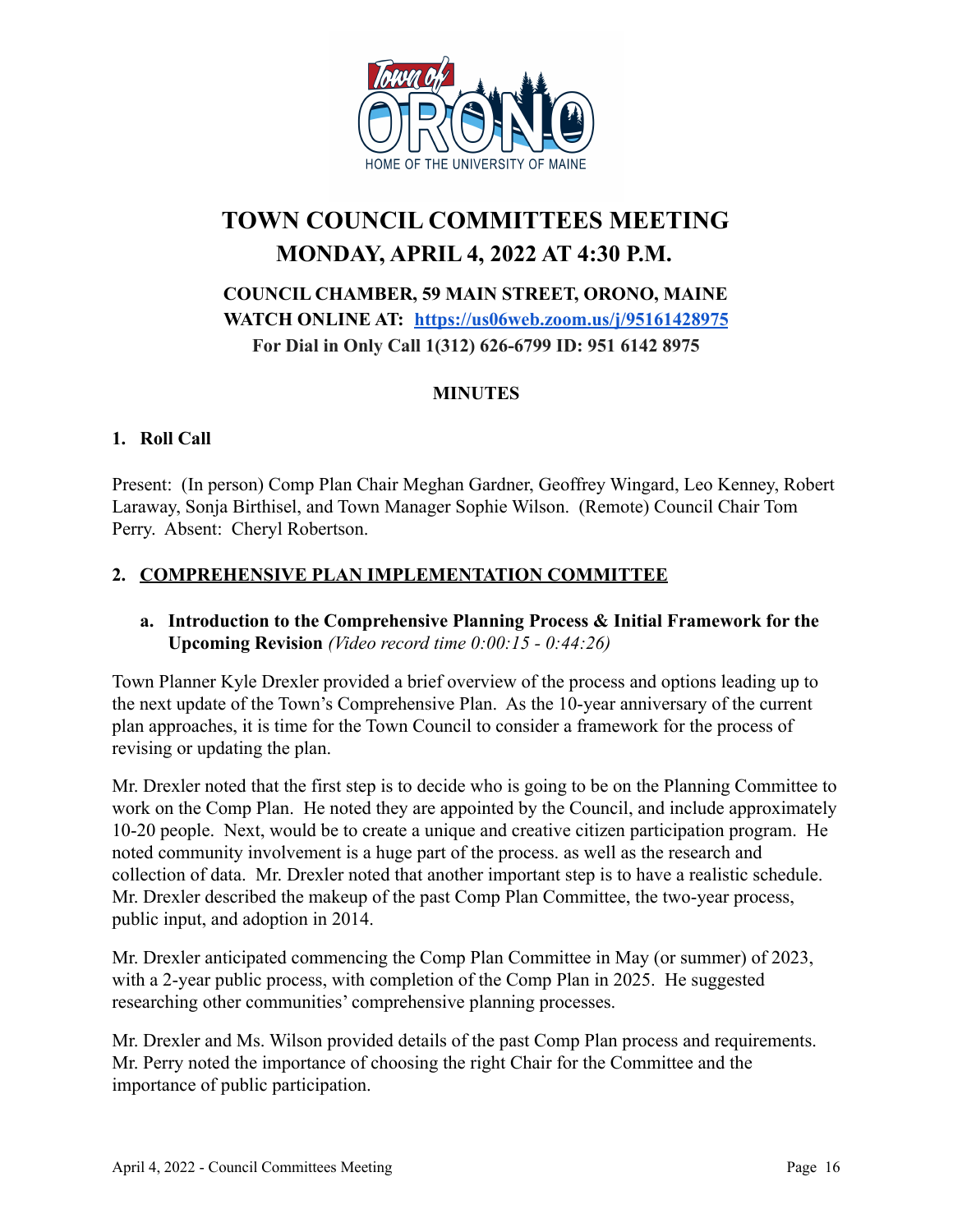#### **b. Overview of the Contract Zoning Process & Planned Development at 5 College Ave** *(Video record time 0:44:27 - 1:17:00)*

Community Development Director Mitch Stone stated that Tyler Technology purchased 5 College Avenue (formerly the University Inn) and discussed with Council the redevelopment of the parcel to build a new office space, with 75 jobs for young professionals. He noted they plan to work closely with the University on initiatives and internships. Ms. Wilson noted that the company is looking for the quality of life that Orono offers. Mr. Drexler stated they will be going before the Planning Board for site plan review and will be looking to get a contract zone (zone change to Village Commercial) approval from the Council. He noted he will be writing a draft contract zone agreement for Council's review, and then it will go to the Planning Board for their public hearing. Mr. Drexler stated that the abutters will be notified directly. Councilors supported public awareness and participation. Staff stated that a public notice will be placed in the newspaper.

## **3. FINANCE AND OPERATIONS COMMITTEE**

#### **a. Enhancing the Town of Orono's Cybersecurity** *(Video record time 1:17:05 - 2:02:20)*

Assistant Town Manager Belle Ryder stated the Town's insurance renewal process has highlighted areas in which the Town should work to enhance its cybersecurity protocols and practices. She noted staff has worked to evaluate best practices, options for implementing these practices, and current resources. Ms. Ryder provided a PowerPoint presentation, describing the three fundamental elements of achieving cybersecurity resilience: people, planning and processes, and technology. Ms. Ryder noted that updating the WPCF SCADA system will be one proactive approach we will be taking. She noted the insurance company is conducting cybersecurity risk assessments for communities. Ms. Wilson suggested making incremental cybersecurity changes. Ms. Ryder noted that ARPA funds can be used for this type of cyber protection. Ms. Wilson noted an estimated \$35,000 needed for a consultant might be able to come from overlay. She suggested getting information/quotes from several companies and bringing it to Council for discussion.

#### **4. Town Manager's Report** *(Video record time 2:02:24 - 2:25:25)*

Ms. Wilson provided a brief report on the following items:

- St. Louis Family Foundation Grant of up to a \$4,000 match for AED defibrillator systems.
- Council budget survey.
- Road construction projects to start soon (Chapel/College Heights, Mahaney Development, Westwood Drive,
- Mill Street stormwater/sewer system improvements (near The Nest).
- Thank you to UMaine Associate Professor Rob Glover for data collection assistance.
- Elected Officials Training to occur tomorrow, April 5th.
- Maine Day, April 27th. Public Safety staff are working with the University.
- Construction/building permits through the Code Officer.